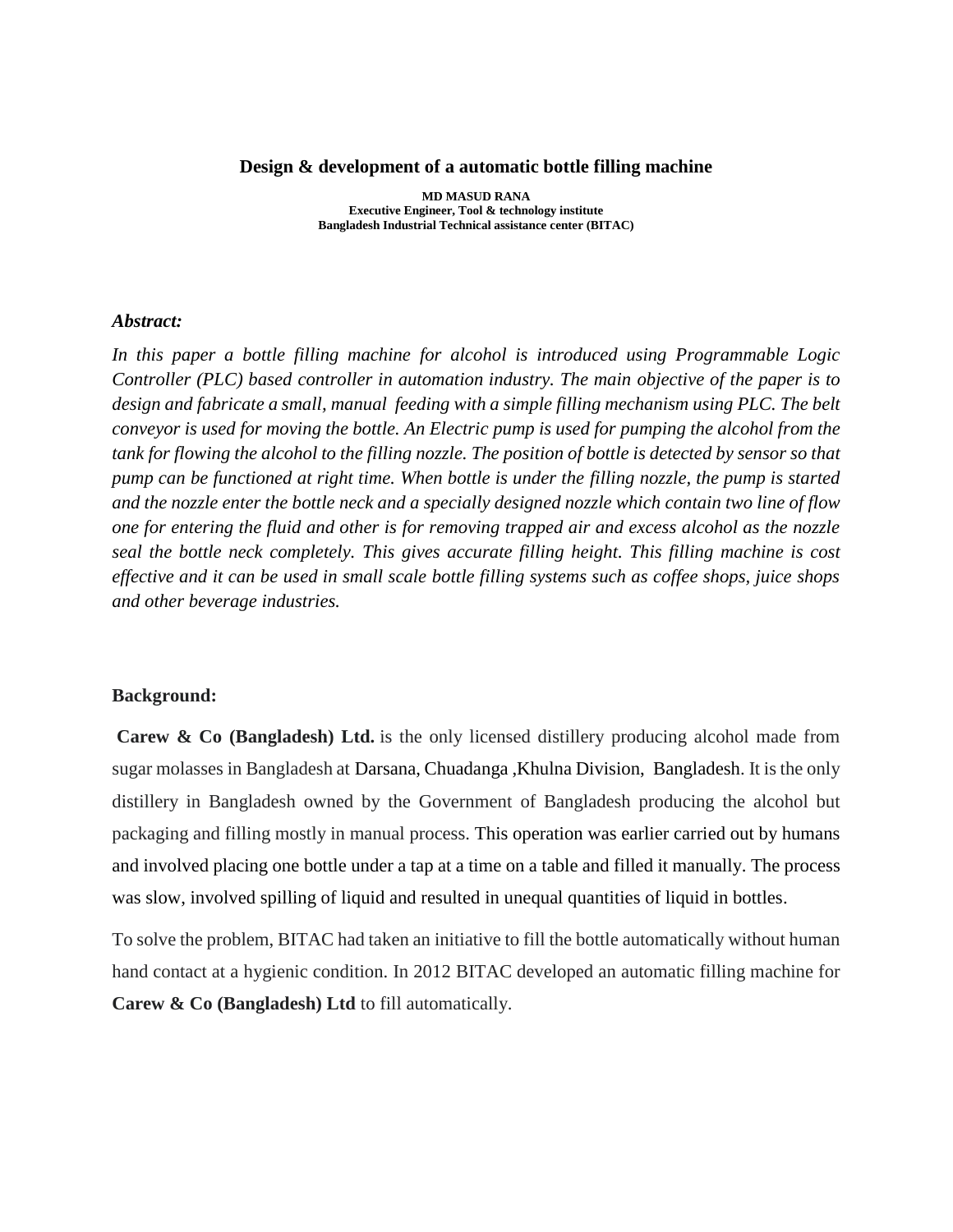**R & D and design step:** Engineers from BITAC visited the filing line practically at Carew & Co for understand the process clearly. After visiting BITAC had developed a filling machine suitable for filling alcohol. As alcohol creates more bubble than water during filling and it became a challenging task for BITAC. Finally BITAC developed a special type nozzle for filing which had two part one was for filling and other was for removing the trapped air from the bottle as the bottle was fully sealed during filling process. Container had to place manually bellow the filling nozzle at a platform of the machine, where pneumatic operated cylinder controlled by PLC was used fill the bottle at desired preset volume.

**Mechanical Design:** In this domain the mechanical components were designed with the aid of SolidWorks computer aided-design (CAD) software with appropriate material selection carried out. The design of the subsystems had to be modular for ease of maintenance. Finite element analysis was used for dynamic tests putting the stability, overall weight and strength of the structure in consideration. SolidWorks was also used in carrying out simulations for evaluation of the possible configurations for the conveyor and filling systems. A conveyor system driven by DC geared motor was selected with a filling unit which delivers the liquid to six bottles through a distributor being settled for. The working drawings for the mechanical structure are shown in figure



**Fig1:Automatic bottle feeding machine**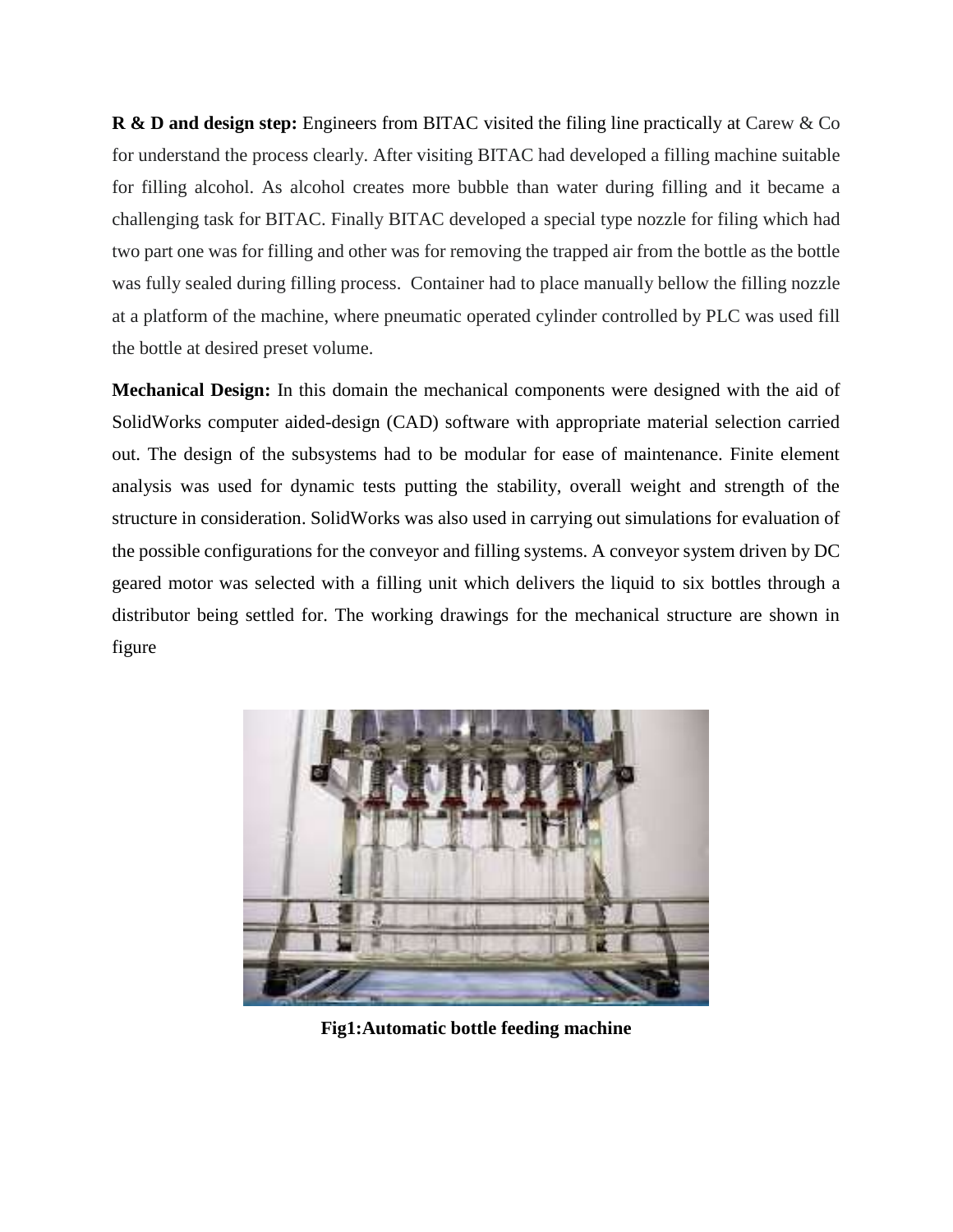**Methodology:** The alcohol creates more bubble than water during filling an overflow common phenomenon during filling. To overcome this problem a specially design filling valve was introduced which developed at BITAC. The valve had two port one for incoming fluid into the bottle and other for removing air from the bottle and extra liquid after full height of the bottle. The stainless-steel valve moving tolerance is so small even water does not leak form the valve. When top of the nozzle is pushed it allow the fluid enter into the bottle. When the filling is completed, Pneumatic cylinder is released and nozzle is pushed back by the force of a return spring. Filling



Fig2: Filling process diagram

height can be adjusted as required by the bottle height. A SIEMENS LOGO PLC is used for control whole automation task programmed by the user.

**Working Principle**: A pump is installed at the reservoir for pumping the fluid to the connected nozzle. When the tray of the bottle fed into the machine a sensor detected the position of the tray. After detecting the tray PLC command the pneumatic valve to push down into the bottle. Alcohol start to entre into the bottle after certain period of time the filling process goes stopped. The PLC ladder logic is used to control whole process.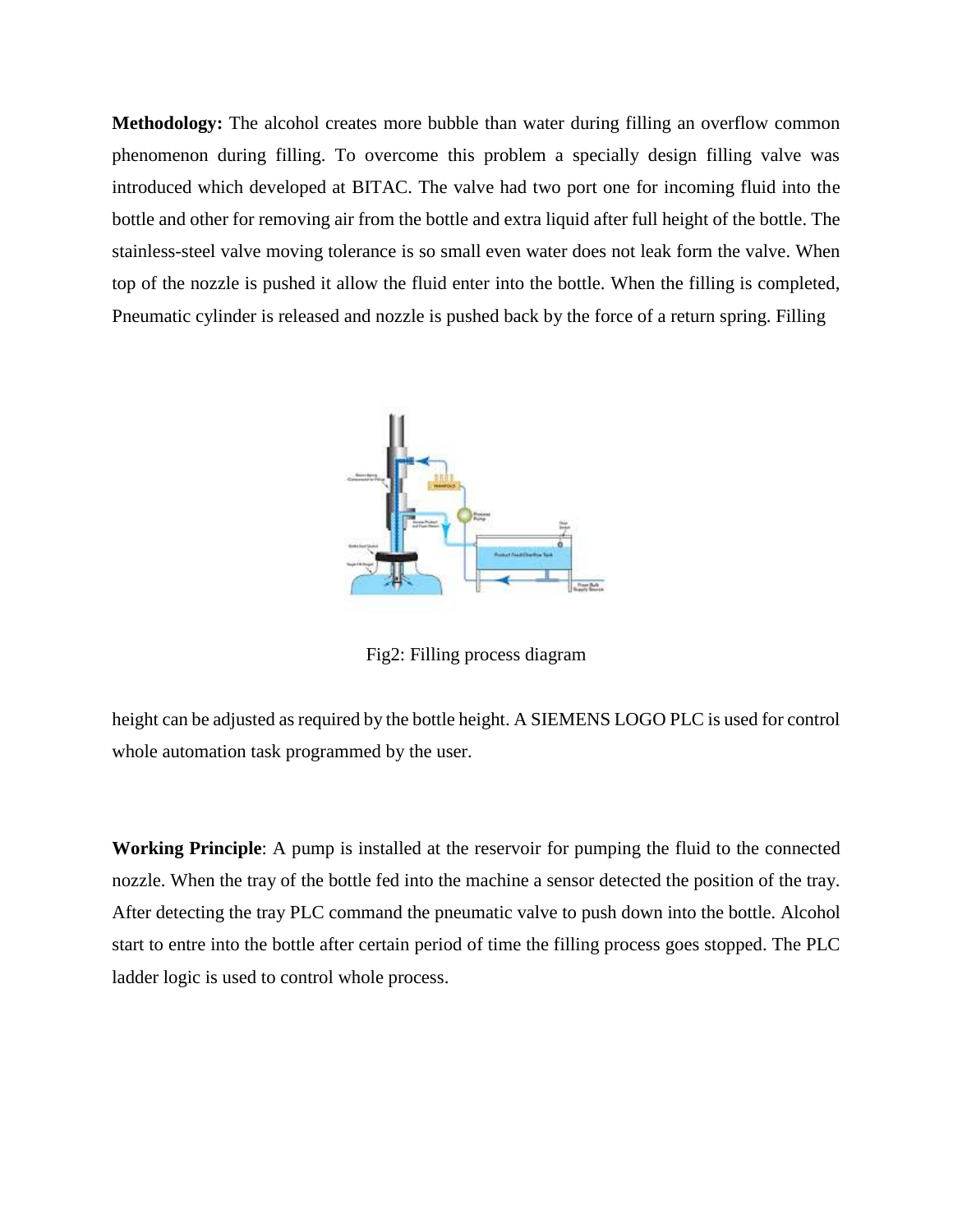

Fig 3: Specially designed filling nozzle

**Purpose and uses:** Bottle filling machine is used to reduce filling time with a hygienic condition.

**Performance Test:** As the machine can be fed by six bottles simultaneously filling accuracy is measured and curve is plotted bellow. It's found that accuracy is increased when the bottle size is increased. But all three size of the bottle the filling height is within  $\pm 2\%$  deviation.



**Conclusion:** In this project, an automatic bottle filling machine is designed and constructed. All the components are performing well. It can fill 200 ml bottle in 3 second. It is a time-based control system and it can fill 67 ml per second. It has some advantages over traditional filling process. This filling machine is cost effective. It saves human effort and time. It can be used in small scale bottle filling systems such as coffee shops, juice shops and other beverage industries. Bottle filling machine which developed at BITAC for Carew & Co. was only a foot-step for automation began at 2012 but by introducing more automation the manufacturing cost can be reduced tremendously.